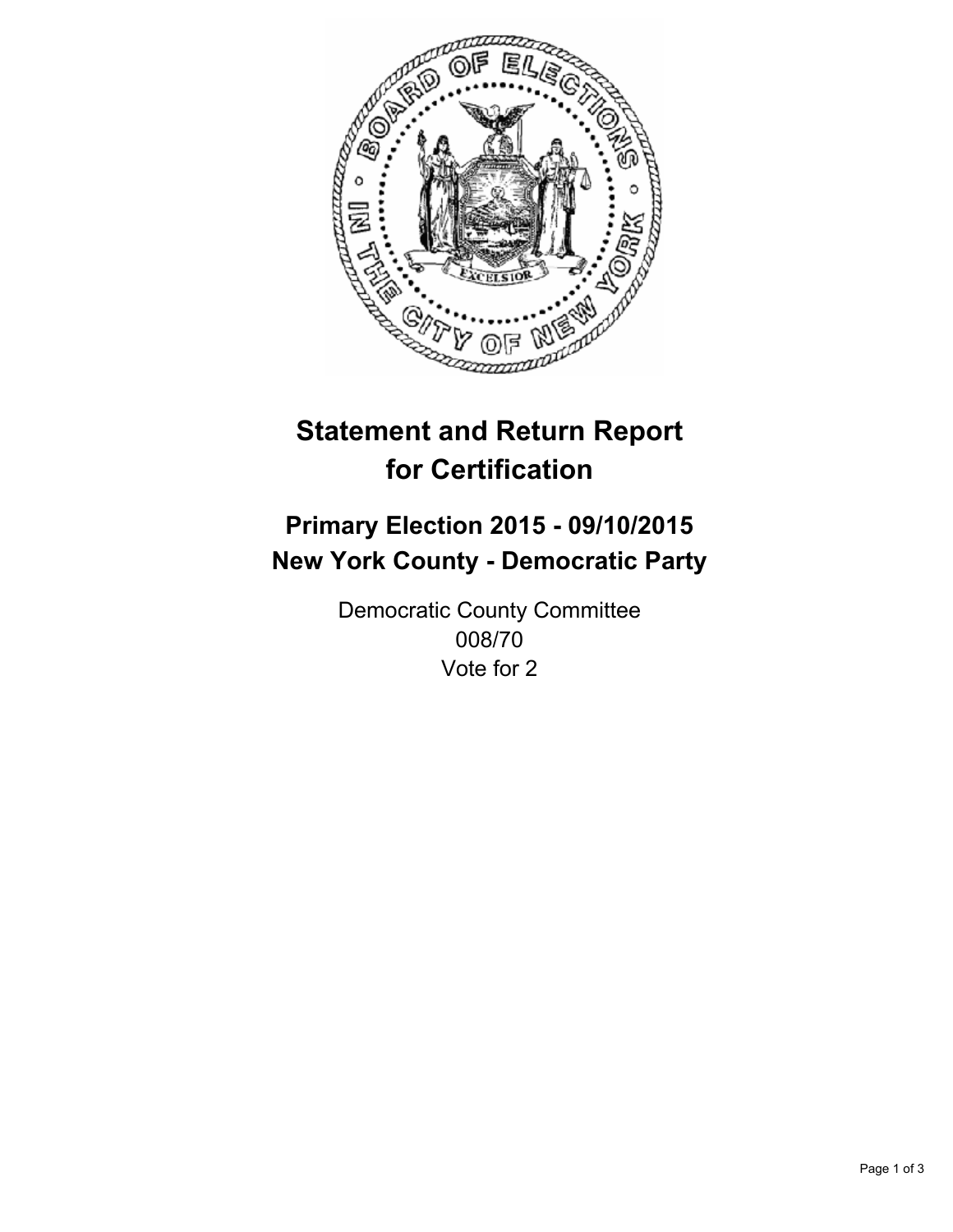

### **Assembly District 70**

| <b>PUBLIC COUNTER</b>                                    | 60       |
|----------------------------------------------------------|----------|
| ABSENTEE/MILITARY                                        | 6        |
| <b>AFFIDAVIT</b>                                         | $\Omega$ |
| <b>Total Ballots</b>                                     | 66       |
| Less - Inapplicable Federal/Special Presidential Ballots | 0        |
| <b>Total Applicable Ballots</b>                          | 66       |
| <b>STEPHANIE EVANS</b>                                   | 28       |
| <b>MARIA DAVIS</b>                                       | 17       |
| <b>BRIAN BENJAMIN</b>                                    | 17       |
| <b>LESLIE D'AUGUSTE</b>                                  | 9        |
| FESTUS AKINRODO-YE (WRITE-IN)                            |          |
| <b>Total Votes</b>                                       | 72       |
| Unrecorded                                               | 60       |